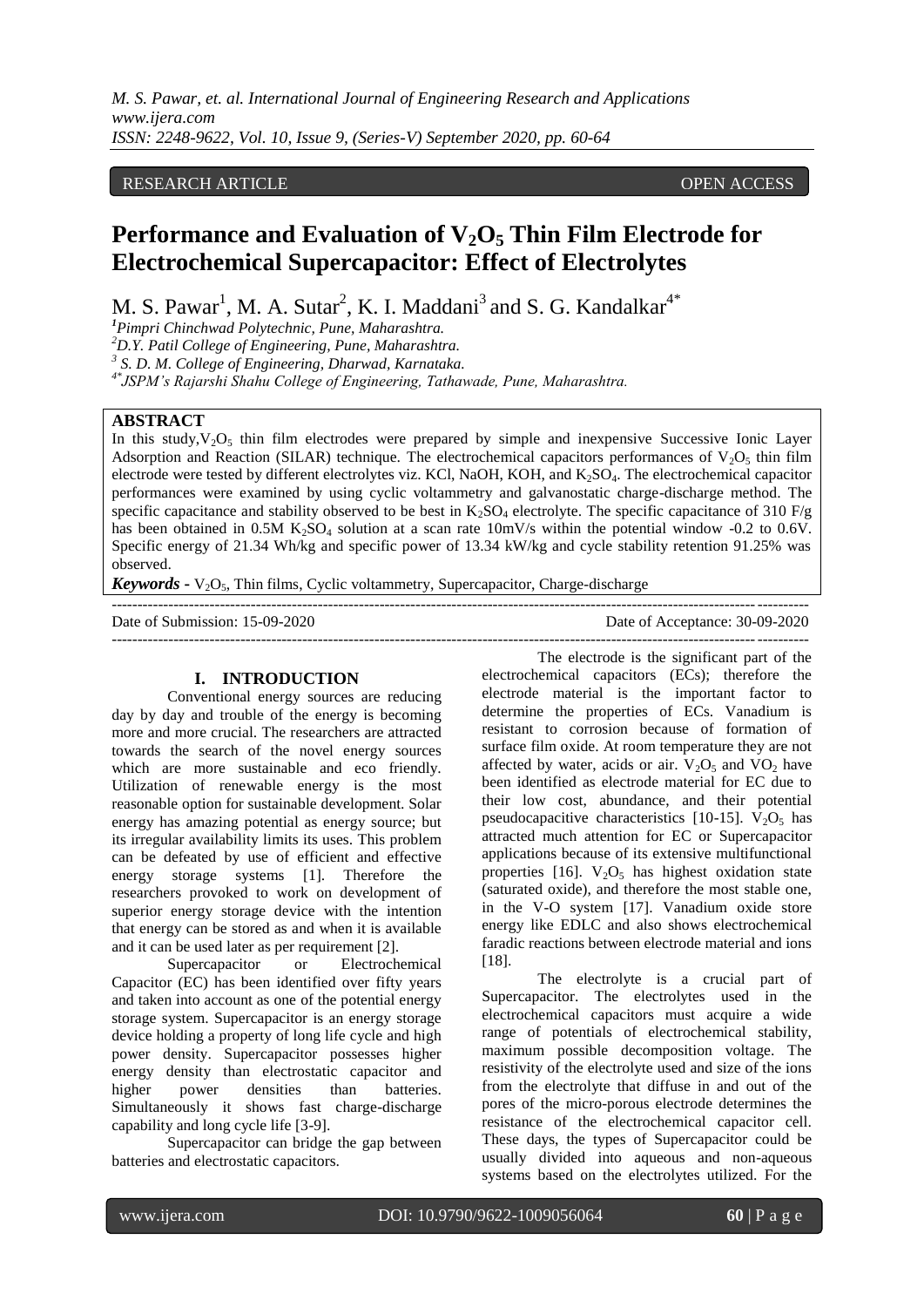non-aqueous systems, the working voltage range is wider than that for the aqueous electrolytes. But high production cost, high viscosity, low electrical conductivity, and high equivalent series resistance (ESR) are all drawbacks for non-aqueous electrolytes. Considering above parameters, aqueous electrolytes appear to be a more correct choice for Supercapacitor utilized in some particular circumstances. Organic electrolytes have a higher resistance, but the successive power reduction is usually compensated by the increase in higher cell voltage. This is generally not a trouble for an aqueous electrolyte, such as KCl, NaOH, KOH and K<sub>2</sub>SO<sub>4</sub> with the resistivity of 1- 2  $\Omega$ .cm. Aqueous electrolytes have less resistance, are cheaper and easier to purify, but they bound the cell voltage to typically 1 V, and hence limiting the maximum reachable power [19]. Furthermore, the acidic electrolytes have the trouble of corrosion of electrode due to the acidic nature.

# **II. EXPERIMENTAL**

2.1 Solution Preparation

Analytical reagent grade (AR) chemical  $(VCl<sub>3</sub>: 99+$  Merck Germany) was used for preparation of precursor solution. The  $V_2O_5$  thin films were deposited on SS (202 grade) stainless steel substrate. Grade 202 stainless steel is a type of Cr-Ni-Mn stainless. It possesses low nickel and high manganese stainless steel. The toughness of grade 202 at low temperatures is excellent. SS 202 possesses good corrosion resistance, toughness, high hardness and strength, which is helpful in making a device.

Before the deposition of  $V_2O_5$  thin films, SS substrates were cleaned with detergent and distilled water and dilute nitric acid and then washed by double distilled water and further ultrasonicated for 10 minutes then dried and used for deposition. While optimizing preparative parameters like precursor solution concentration, dipping time and number of cycles were varied to procure good quality of  $V_2O_5$  thin films. The optimized parameters were as follows :  $0.25$  M VCl<sub>3</sub> in HPLC water,  $pH~1.5$  was adjusted by  $HNO<sub>3</sub>$  drops, precursor solution temperature was maintained constant at  $65^\circ$ C.  $V_2O_5$  films were deposited from the cationic precursor of  $0.25$  M VCl<sub>3</sub> in HPLC water and addition of  $HNO<sub>3</sub>$  to make pH ~ 1.5 and the 0.1 %  $H<sub>2</sub>O<sub>2</sub>$  as anionic precursor. Double distilled water was alternately placed in between the beakers containing cationic and anionic precursor solutions. Cleaned SS substrate was immersed into the cationic solution of  $VCl<sub>3</sub>$  for 40s, where vanadium ions were adsorbed on the substrate surface which was then rinsed with double distilled water for 15 s to remove loosely bounded vanadium ions from the substrate.

The substrate was then immersed in anionic precursor  $(0.1\% \text{ H}_2\text{O}_2)$  solution for 20 s where the oxygen ion reacted with pre-adsorbed vanadium ions on the SS substrate to form  $V_2O_5$  film. This was then rinsed with double distilled water for 15 s to remove un-reacted species from the substrate. This forms one cycle. After about 40 such cycles the good quality of film was obtained.

# 2.2 Electrochemical Study:

Supercapacitive performance of SILAR deposited  $V_2O_5$  thin film electrodes. The cyclic voltammetry (CV) was considered to be perfect tool to designate the capacitive behavior of any material. The supercapacitive performance of  $V_2O_5$  thin film electrode was measured on Automatic Battery cycler WBCS3000. The  $V_2O_5$  film electrode synthesized by SILAR technique was cycled from -0.2 V to 0.6 V at different sweep rates in different electrolytes. Films coated on SS substrate each with an area  $1 \text{ cm}^2$  were employed as working electrode. Saturated calomel electrode (SCE) served as the reference electrode while platinum electrode as counter electrode.

The cyclic voltammetry measures the current density against fixed potential range (potential window). The potential is applied between the reference and working electrode and faradic current is measured between the working and counter electrode.

All electrochemical experiments were carried out at room temperature and all potential values given below refer to a saturated calomel electrode (SCE). In supercapacitor study of  $V_2O_5$ thin film electrode in  $K_2SO_4$  electrolyte the correct charge/discharge curve was obtained in between -0.2 to 0.6 V/SCE potential.

The cyclic voltammetry (CV) experiments were performed to determine the specific capacitance of the  $V_2O_5$  electrode in electrolyte. The capacitance "C" of film was calculated from the relations

$$
C = \frac{I}{(dV/dt)}
$$
...........(1)

Where, 'I' was the average current in amperes and (dV/dt) was the scan rate in mV/s. Similarly the interfacial capacitance (Ci) was obtained by dividing the capacitance by respective electrode area in the electrolyte.

...................(2) *A C Ci*

Where 'A' is the area  $(1 \text{ cm}^2 \text{ in this study})$  of electrode dipped in the electrolyte. The specific capacitance (Cs) of the electrode was obtained by dividing the capacitance by the weight of  $V_2O_5$ electrode dipped in the electrolyte.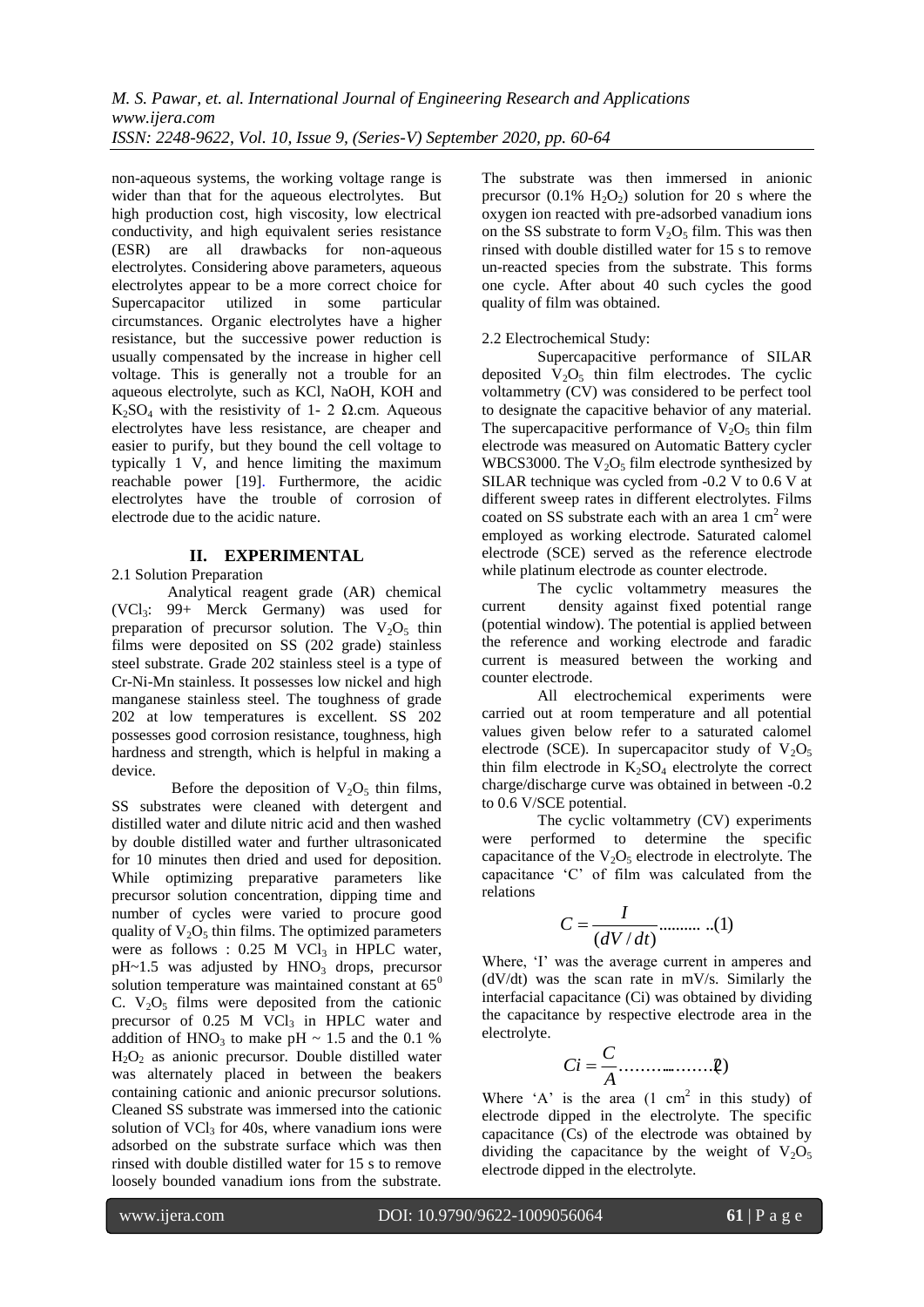................(3) *W C Cs*

Where W is mass of the  $V_2O_5$  electrode dipped in the electrolyte.

The electrical parameter, specific energy (E) was calculated using following equation;

$$
E = 0.8 \frac{I_d T_d}{W} \dots \dots \dots \dots (4)
$$

Where  $I_d$  and  $T_d$  are the discharge current and discharge times, respectively.

The W was the mass of  $V_2O_5$  film electrode.

The electrical parameter, specific power (P) was calculated using following equation;

$$
P=0.8\frac{I_d}{W} \dots \dots \dots \dots (5)
$$

Where,  $I_d$  was the discharge current.

The W was the mass of  $V_2O_5$  film electrode.

### **III. RESULTS AND DISCUSSION**

3.1 Effect of Different Electrolytes

The electrochemical capacitor performance of  $V_2O_5$  thin film was conducted in different electrolytes viz. KCl, NaOH, KOH, and  $K_2SO_4$ . Fig.1 illustrates the CV curves of  $V_2O_5$  electrode in different electrolytes. The performance in  $K_2SO_4$ <br>electrolyte was the best one. The specific electrolyte was the best one. capacitance in KCl, NaOH, KOH electrolytes was relatively less. Also stability of the film obtained in KCl, NaOH, and KOH was poor. In KCl electrolyte the film observed to be detaching from the substrate in couple of minutes. Thus specific capacitance and also stability observed to be best in  $K_2SO_4$ electrolyte.



Fig.1The CV Curves of  $V_2O_5$  Electrode in 0.5 M Electrolytes a) KCl b) NaOH c) KOH d)  $K_2SO_4$  at Scanning Rate of 10 mV/s.

3.2 Effect of  $K_2SO_4$  Electrolyte Concentration

The effect of concentration of  $K_2SO_4$ electrolyte was studied by keeping the scan rate and potential scanning range constant. The concentration of the  $K_2SO_4$  electrolyte was varied from 0.25M to 0.75M. Fig.2 illustrates the CV curves of  $V_2O_5$ electrode at scan rate 10 mV/s within the potential window of -0.2V to 0.6V vs. SCE in  $K_2SO_4$ electrolyte of different concentrations. It is seen from the fig.2 that the current under curve increased as the concentration of  $K_2SO_4$  electrolyte increased from 0.25 to 0.5M. The continuous increase in the area under the CV was observed up to the 0.5M  $K<sub>2</sub>SO<sub>4</sub>$  concentration, at 0.75 M concentration the decrease in the area under the curve was observed. The maximum specific capacitance was obtained at 0.5 M concentration of  $K_2SO_4$  electrolyte.



Fig.2 The CV curves of  $V_2O_5$  electrode at different concentrations of  $K_2SO_4$  electrolyte on SS substrate

3.3 Specific Capacitance

The cyclic voltammetry (CV) measured at scan rate of 10 mV/s for the  $V_2O_5$  thin film on SS substrate is shown in Fig.3the appropriate potential window is defined as -0.2 to 0.6 V (vs.SCE). The CV curves exhibit capacitor behavior showing nearly rectangular shape. As Fig.3illustrates the shape of the CV curves, revealing good electrochemical reversibility for the  $V_2O_5$  material. Generally, it is suggested that the electrochemical capacitive mechanism of the  $V_2O_5$  arises from a combination of the electrical double-layer formation and the faradic redox reactions that take place on the surface of the film, and the higher electrical doublelayer capacitance is endorsed to its higher specific surface area which can progress the utilization rate of material during the electrochemical process.

The specific capacitance of  $V_2O_5$  electrode on SS substrate in  $K_2SO_4$  electrolyte of 0.5 M at scan rate of 10 mV/s obtained was 310 F/g.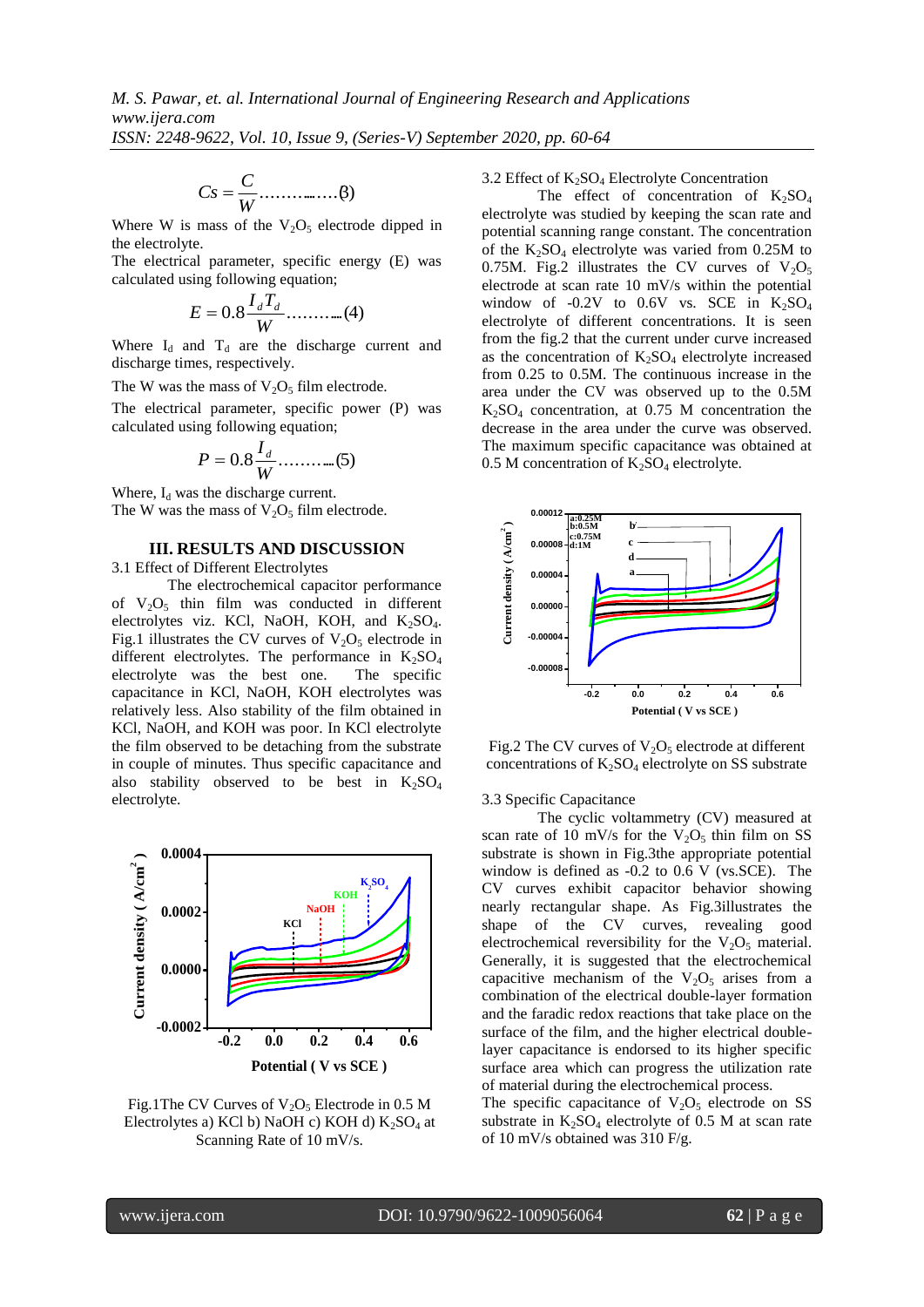

Fig. 3 The CV Curves of As-Deposited  $V_2O_5$  Thin Film Electrode on SS at 10 mV/s Scanning Rate and 0.5 M Concentration of  $K_2SO_4$ .

3.4 Charge/Discharge

The charge/discharge behavior of  $V_2O_5$  electrode was studied by galvanometric charge/discharge technique at a constant current of  $2 \text{ mA/cm}^2$ between -0.2V and 0.6 V.

Fig.4 illustrates the typical charge/discharge curve of V2O<sup>5</sup> electrode. From figure, the asymmetric behavior of voltage-time curve was seen.



Fig. 4 The Charge/Discharge Curve of  $V_2O_5$  Electrode in 0.5 M  $K_2SO_4$  Electrolyte at  $2mA/cm^2$ 

3.5 Specific Energy (E)

The electrical parameter, specific energy (E) was calculated using equation4.

Where  $I_d$  and  $T_d$  are the discharge current and discharge times, respectively. The W was the mass of  $V_2O_5$  film electrode. The specific energy of  $V_2O_5$ electrode on SS substrate observed 21.34 Wh/kg 3.6 Specific Power (P)

The electrical parameter, specific power (P) was calculated using equation5.

Where,  $I_d$  was the discharge current. The W was the mass of  $V_2O_5$  film electrode. The specific power of  $V_2O_5$  electrode on SS substrate observed 13.34 kW/kg.

### **IV. CONCLUSION**

The electrochemical capacitor performance of  $V_2O_5$  thin film was observed in different electrolytes viz. KCl, NaOH, KOH, and  $K_2SO_4$ . The performance in  $K_2SO_4$  electrolyte was the best one. The specific capacitance in KCl, NaOH, KOH electrolytes was relatively less. Also stability of the film obtained in KCl, NaOH, and KOH was poor. In KCl electrolyte the film observed to be detaching from the substrate in couple of minutes. Thus specific capacitance and also stability observed to be best in  $K_2SO_4$  electrolyte. The electrochemical study revealed that the SILAR deposited  $V_2O_5$  electrode had specific capacitance of 310 F/g in  $0.5M$  K<sub>2</sub>SO<sub>4</sub> solution at a scan rate 10mV/s within the potential range -0.2 to 0.6V versus SCE. Specific energy of 21.34 Wh/kg and specific power of 13.34 kW/kg and cycle stability of 91.25% was observed.

#### **REFERENCES**

- [1] Pai Lua, Dongfeng Xuea, Hong Yangc and Yinong Liuc, "Supercapacitor and nanoscale research towards electrochemical energy storage" International Journal of Smart and Nano Materials, 4 (2013) 2–26.
- [2] J. Liu, H. Xia, D. Xue, and L. Lu, "Doube Shelled Nanocapsules of  $V_2O_5$  based Composites as high Performance anode and cathode materials for Li-ion Batteries", J. Am. Chem. Soc. 131 (2009), 12086–12087.
- [3] *A.* R. B. Rakhi, W. Chen, D. Cha, H. N. Alshareef, "Substrate Dependent Self-Organization Of Mesoporous Cobalt Oxide Nanowires With Remarkable Pseudocapacitance " J. Nano Lett. 12 (2012) 2559-2567.
- [4] K. Xie, B. Wei, "Materials and Structures for Stretchable Energy Storage and Conversion Devices", Adv. Mater. 26 (2014) 3592–3617.
- [5] J. Yang, M. R. Jo, M. Kang, Y. S. Huh, H. Jung, Y. M. Kang , "Rapid And Controllable Synthesis Of Nitrogen Doped Reduced Graphene Oxide Using Microwave-Assisted Hydrothermal Reaction For High Power-Density Supercapacitors", J. CARBON 73 (2014) 106–113.
- [6] Khu LeVann, ThuThuy Luong Thi, "Activated carbon derived from rice husk by NaOH activation and its application in supercapacitor" Progress in Natural Science: Materials International 24 (2014) 191–198.